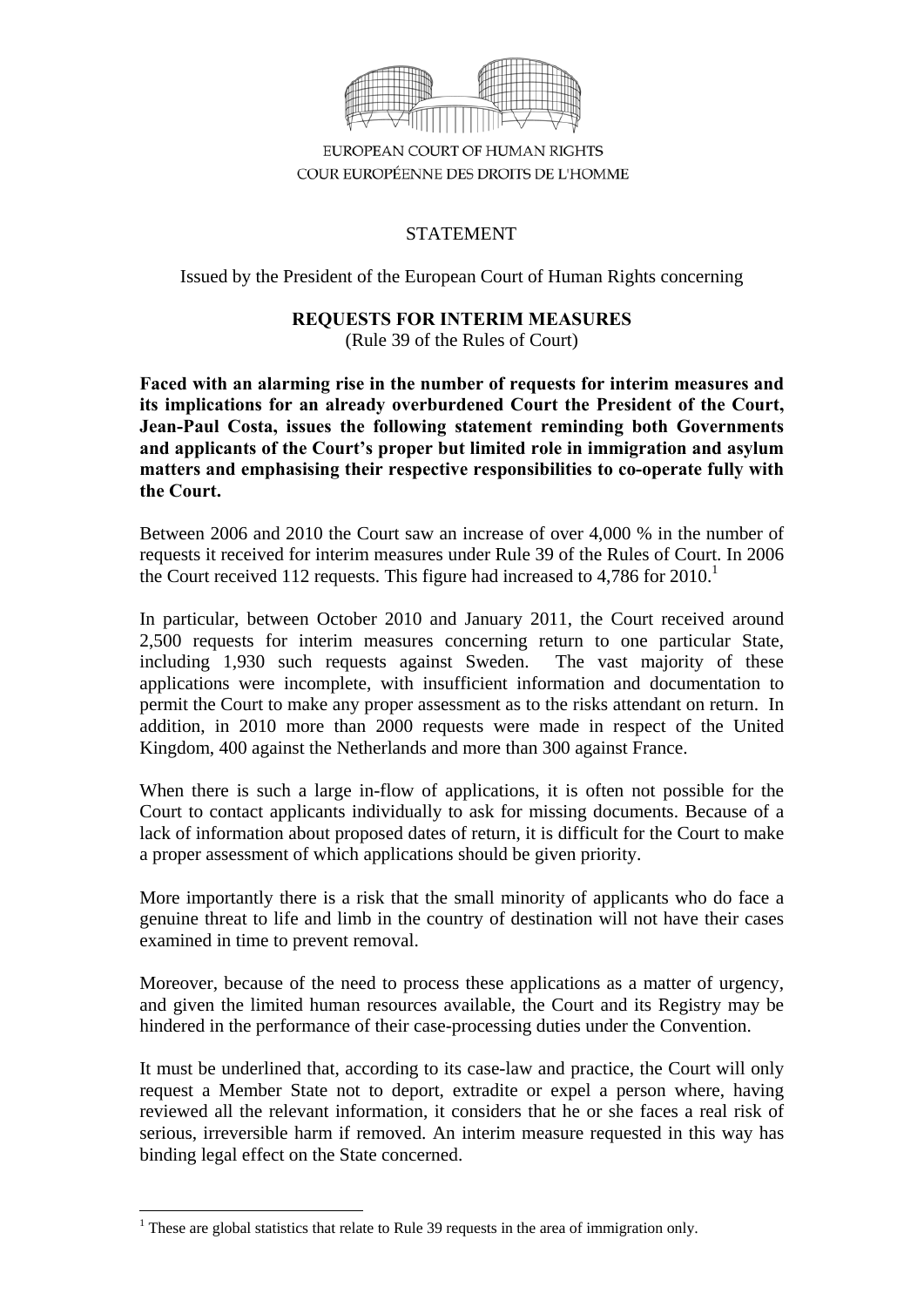However, the Court is **not** an appeal tribunal from the asylum and immigration tribunals of Europe, any more than it is a court of criminal appeal in respect of criminal convictions. Where national immigration and asylum procedures carry out their own proper assessment of risk and are seen to operate fairly and with respect for human rights, the Court should only be required to intervene in truly exceptional cases.

For the Court to be able effectively to perform its proper role in this area both Governments and applicants must co-operate fully with the Court. In particular it is **essential** that:

**• applicants and their representatives** respect the Practice Direction on Requests for Interim Measures (annexed Appendix II). In particular, requests for interim measures should be individuated, fully reasoned, be sent with all relevant documentation including the decisions of the national authorities and courts, and be sent in good time before the expected date of removal. The widespread distribution of application forms to potential applicants is not and should not be seen as a substitute for proper legal representation in compliance with these conditions.

It must be emphasised that failure to comply with the conditions set out in the Practice Direction may lead to such cases not being accepted for examination by the Court.

**▪ Member States** provide national remedies with suspensive effect which operate effectively and fairly, in accordance with the Court's case-law and provide a proper and timely examination of the issue of risk. Where a lead case concerning the safety of return to a particular country of origin is pending before the national courts or the Court of Human Rights, removals to that country should be suspended. Where the Court requests a stay on removal under Rule 39, that request must be complied with.



APPENDIX I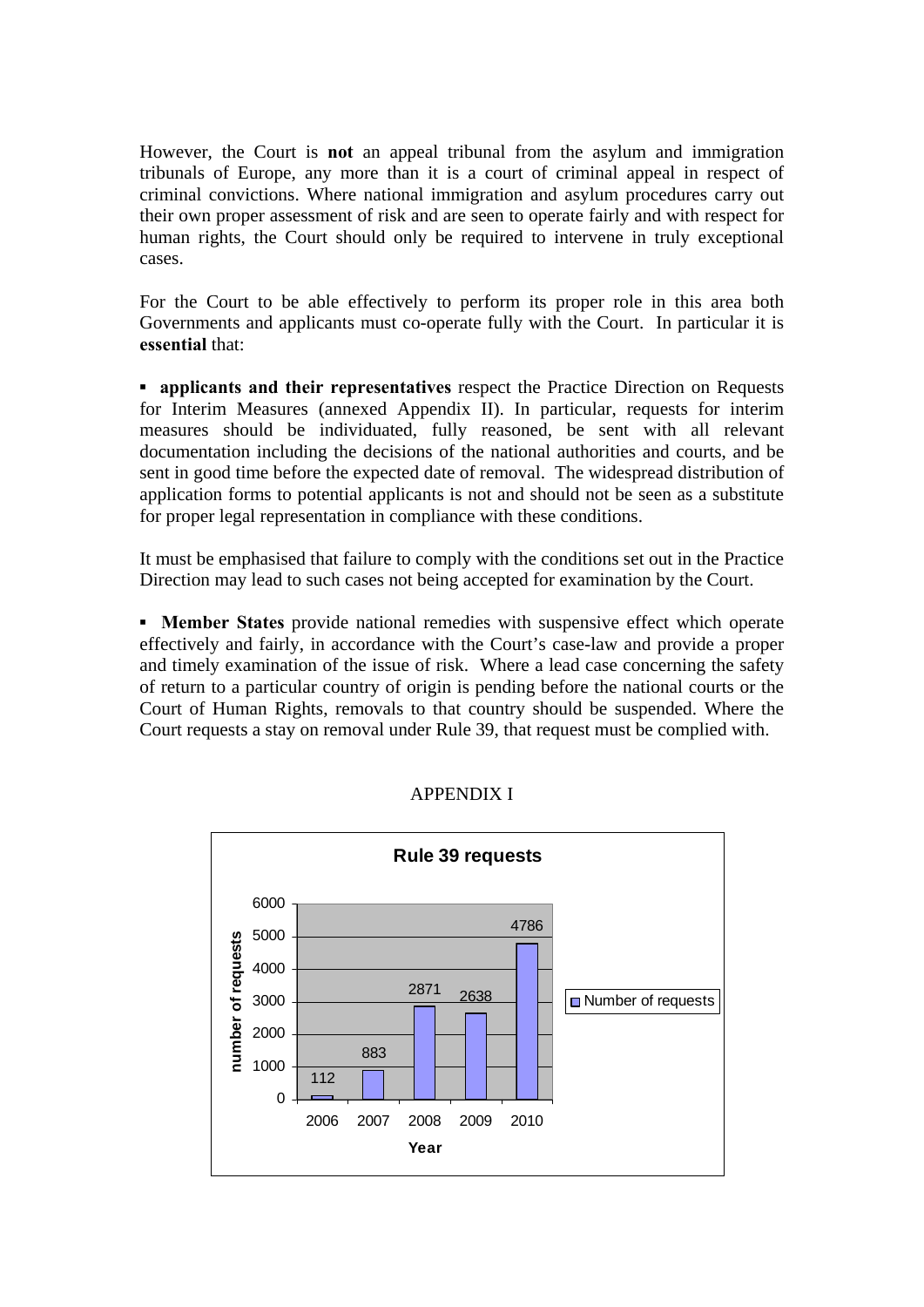#### APPENDIX II

## PRACTICE DIRECTION<sup>2</sup>

#### **REQUESTS FOR INTERIM MEASURES**

(Rule 39 of the Rules of Court)

Applicants or their legal representatives<sup>3</sup> who make a request for an interim measure pursuant to Rule 39 of the Rules of Court should comply with the requirements set out below.

Failure to do so may mean that the Court will not be in a position to examine such requests properly and in good time.

#### **I. Accompanying information**

Any request lodged with the Court must state reasons. The applicant must in particular specify in detail the grounds on which his or her particular fears are based and the nature of the alleged risks.

It is essential that requests be accompanied by all necessary supporting documents, in particular relevant domestic court, tribunal or other decisions, together with any other material which is considered to substantiate the applicant's allegations.

Where the case is already pending before the Court, reference should be made to the application number allocated to it.

The applicant and/or his or her representative must indicate in their request a telephone number at which they can be contacted.

In cases concerning extradition or deportation, details should be provided of the expected date and time of the removal, the applicant's address or place of detention and his or her official case-reference number. The Court must be notified of any change to those details (date and time of removal, address etc.) as soon as possible.

## **II. Requests to be made by facsimile or letter4**

Requests for interim measures under Rule 39 should be sent by facsimile or by post. The request should, where possible, be in one of the official languages of the Contracting Parties. All requests should be marked as follows in bold on the face of the request:

## *"Rule 39 – Urgent Person to contact (name and contact details): …*

1

 $2$  Issued by the President of the Court in accordance with Rule 32 of the Rules of Court on 16 October 2009.

<sup>&</sup>lt;sup>3</sup> Full contact details should be provided.

<sup>&</sup>lt;sup>4</sup> According to the degree of urgency and bearing in mind that requests by letter must not be sent by standard post.